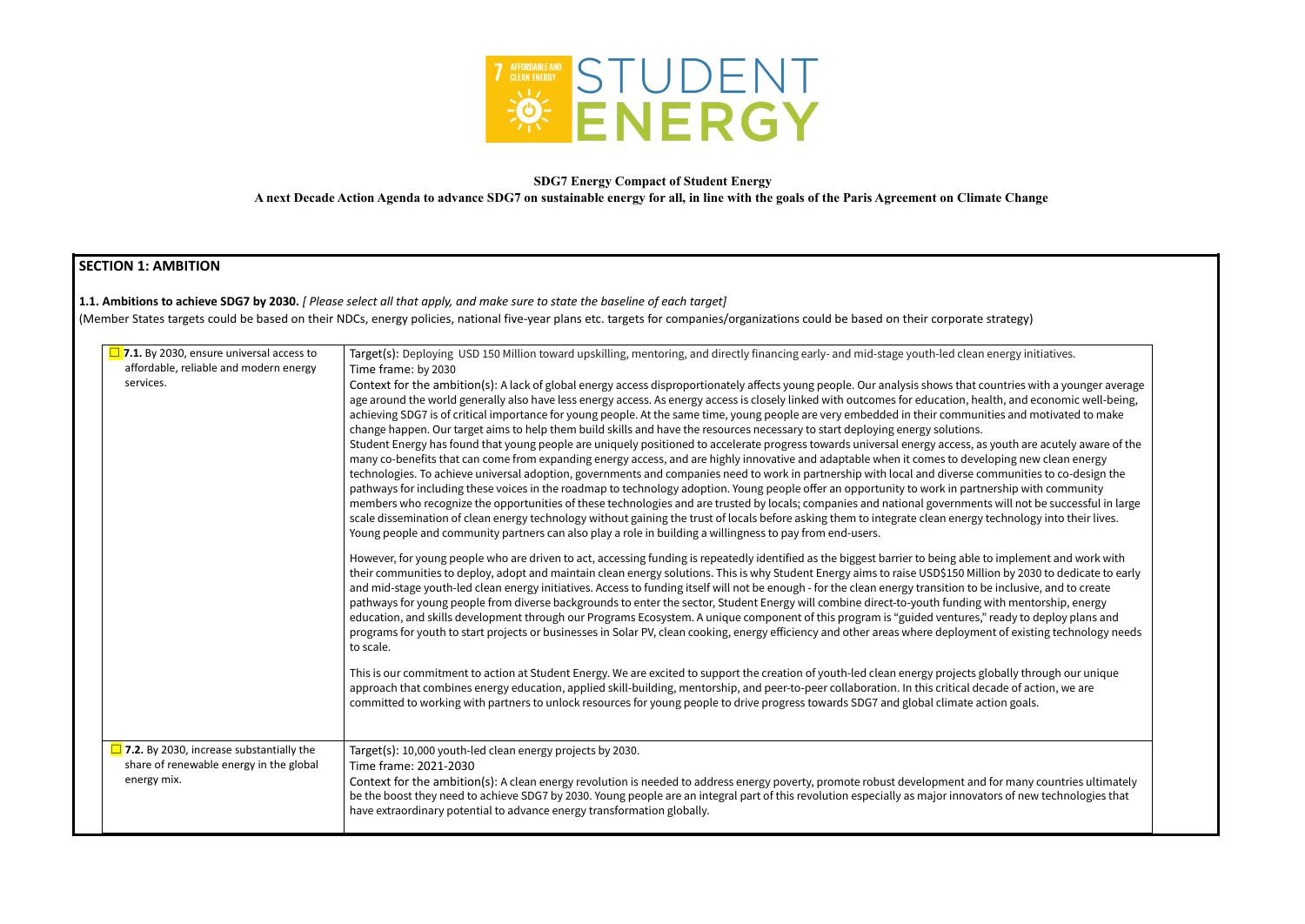|  |                                                                                                                                                                                                                                                                 | Young people are driven to implement clean energy solutions but often lack the resources and know-how to deploy them at scale and speed needed. Alarming<br>statistics support that this may be the prevailing narrative for many young energy entrepreneurs as 82% of youth indicated that a lack of financial support is the<br>main barrier to making entrepreneurship feasible.<br>This decade, through the Student Energy Ventures Program, we are committing to raising \$150 million to fund and actively support the deployment of 10,000<br>youth-led clean energy projects. This is our most ambitious commitment to date to unlock direct-to-youth funding for scaling tangible and ambitious<br>youth-led energy solutions at the speed required to meet global goals by 2030. In the first phase of this compact, we aim to scale mentorship and coaching staff,<br>provide direct funding for 500 renewable energy projects, offer at least 8,750 hours of support to youth developing these projects and solidify partnerships for<br>future growth. Between 2020 and 2023, we anticipate deploying capital and building systems for youth entrepreneurs in all 10 global regions of focus while<br>tripling our impact in the compact's pilot phase. By 2030, we hope to have created an ecosystem of partners that have invested in 10,000 clean energy projects<br>contributing to the share of renewables in the global mix. |
|--|-----------------------------------------------------------------------------------------------------------------------------------------------------------------------------------------------------------------------------------------------------------------|-------------------------------------------------------------------------------------------------------------------------------------------------------------------------------------------------------------------------------------------------------------------------------------------------------------------------------------------------------------------------------------------------------------------------------------------------------------------------------------------------------------------------------------------------------------------------------------------------------------------------------------------------------------------------------------------------------------------------------------------------------------------------------------------------------------------------------------------------------------------------------------------------------------------------------------------------------------------------------------------------------------------------------------------------------------------------------------------------------------------------------------------------------------------------------------------------------------------------------------------------------------------------------------------------------------------------------------------------------------------------------------------------------------------------------------------------|
|  |                                                                                                                                                                                                                                                                 |                                                                                                                                                                                                                                                                                                                                                                                                                                                                                                                                                                                                                                                                                                                                                                                                                                                                                                                                                                                                                                                                                                                                                                                                                                                                                                                                                                                                                                                 |
|  | $\Box$ 7.3. By 2030, double the global rate of<br>improvement in energy efficiency.                                                                                                                                                                             | Target(s):<br>Time frame:<br>Context for the ambition(s):                                                                                                                                                                                                                                                                                                                                                                                                                                                                                                                                                                                                                                                                                                                                                                                                                                                                                                                                                                                                                                                                                                                                                                                                                                                                                                                                                                                       |
|  | $\Box$ 7.a. By 2030, enhance international<br>cooperation to facilitate access to clean                                                                                                                                                                         | Target(s):<br>1) Work in partnership with international actors to direct funding, research and capacity-building to youth leading clean energy technology solutions.                                                                                                                                                                                                                                                                                                                                                                                                                                                                                                                                                                                                                                                                                                                                                                                                                                                                                                                                                                                                                                                                                                                                                                                                                                                                            |
|  | energy research and technology, including<br>renewable energy, energy efficiency and                                                                                                                                                                            | 2) De-risk investments in youth-led clean energy solutions by aggregating data and evidence on the effectiveness of youth-led solutions at scale.                                                                                                                                                                                                                                                                                                                                                                                                                                                                                                                                                                                                                                                                                                                                                                                                                                                                                                                                                                                                                                                                                                                                                                                                                                                                                               |
|  | advanced and cleaner fossil-fuel<br>technology, and promote investment in<br>energy infrastructure and clean energy<br>technology.                                                                                                                              | 3) Unite young energy leaders globally to learn from, motivate, and work with each other to contribute to clean energy goals throughout their careers.<br>Time frame: June 21st, 2021 - December 31st, 2031<br>Context for the ambition(s):                                                                                                                                                                                                                                                                                                                                                                                                                                                                                                                                                                                                                                                                                                                                                                                                                                                                                                                                                                                                                                                                                                                                                                                                     |
|  |                                                                                                                                                                                                                                                                 | Student Energy's ambition is to play a leading role in working with and demonstrating to international actors that providing low-barrier funding opportunities<br>and capacity-building to young people ready to work collaboratively on projects in their communities is a driver of achieving SDG 7 by 2030. By working in<br>partnership with New Energy Nexus, an established clean energy funding organization, the Solutions Movement and Student Energy will derisk investing in<br>youth-led solutions, promoting investment in clean energy technology led by young people on the ground.                                                                                                                                                                                                                                                                                                                                                                                                                                                                                                                                                                                                                                                                                                                                                                                                                                              |
|  |                                                                                                                                                                                                                                                                 | Student Energy will provide plug-and-play project guides on renewable energy projects, energy efficiency, and emissions reduction solutions to build on<br>existing best practices from the international community and offer an accessible entry-point for young people to lead on recognized and effective scalable<br>solutions.                                                                                                                                                                                                                                                                                                                                                                                                                                                                                                                                                                                                                                                                                                                                                                                                                                                                                                                                                                                                                                                                                                             |
|  |                                                                                                                                                                                                                                                                 | The success of the Solutions Movement will be hinged on partnerships with the international community - from international governments, development<br>agencies, and philanthropic organizations - to ensure the program's ecosystem and youth granting mechanism is financed to deliver on its targets and<br>projected outcomes. Student Energy will work collaboratively with our existing network of international partners and coalitions, including MIssion Innovation,<br>the Global Covenant of Mayors, Sustainable Energy for All, the Powering Past Coal Alliance, The Resilience Shift and Resilience First, the Global Green Growth<br>Institute, along with others.                                                                                                                                                                                                                                                                                                                                                                                                                                                                                                                                                                                                                                                                                                                                                                |
|  |                                                                                                                                                                                                                                                                 | Recognizing that youth-led projects are still considered high-risk investments within the climate finance and entrepreneurship space, an important part of<br>unlocking support for youth-led innovation will be in demonstrating impact with data and evidence. Student Energy will aggregate data and evidence through<br>the Global Youth Energy Outlook, a first of its kind report gathering the perspectives of thousands of young people around the world on their priorities for the<br>energy transition. Student Energy will also advocate for further research on youth innovation.                                                                                                                                                                                                                                                                                                                                                                                                                                                                                                                                                                                                                                                                                                                                                                                                                                                  |
|  |                                                                                                                                                                                                                                                                 | Student Energy was founded in 2009 to unite young energy leaders globally so they can learn from, support and inspire each other to pursue ambitious goals<br>that contribute to the energy transition. We aim to continue to unite young leaders globally to foster even stronger global connections and support as they<br>work together to achieve our global goals.                                                                                                                                                                                                                                                                                                                                                                                                                                                                                                                                                                                                                                                                                                                                                                                                                                                                                                                                                                                                                                                                         |
|  | $\Box$ 7.b. By 2030, expand infrastructure and<br>upgrade technology for supplying modern<br>and sustainable energy services for all in<br>developing countries, in particular least<br>developed countries, small island<br>developing States, and land-locked | Target(s):<br>Time frame:<br>Context for the ambition(s):                                                                                                                                                                                                                                                                                                                                                                                                                                                                                                                                                                                                                                                                                                                                                                                                                                                                                                                                                                                                                                                                                                                                                                                                                                                                                                                                                                                       |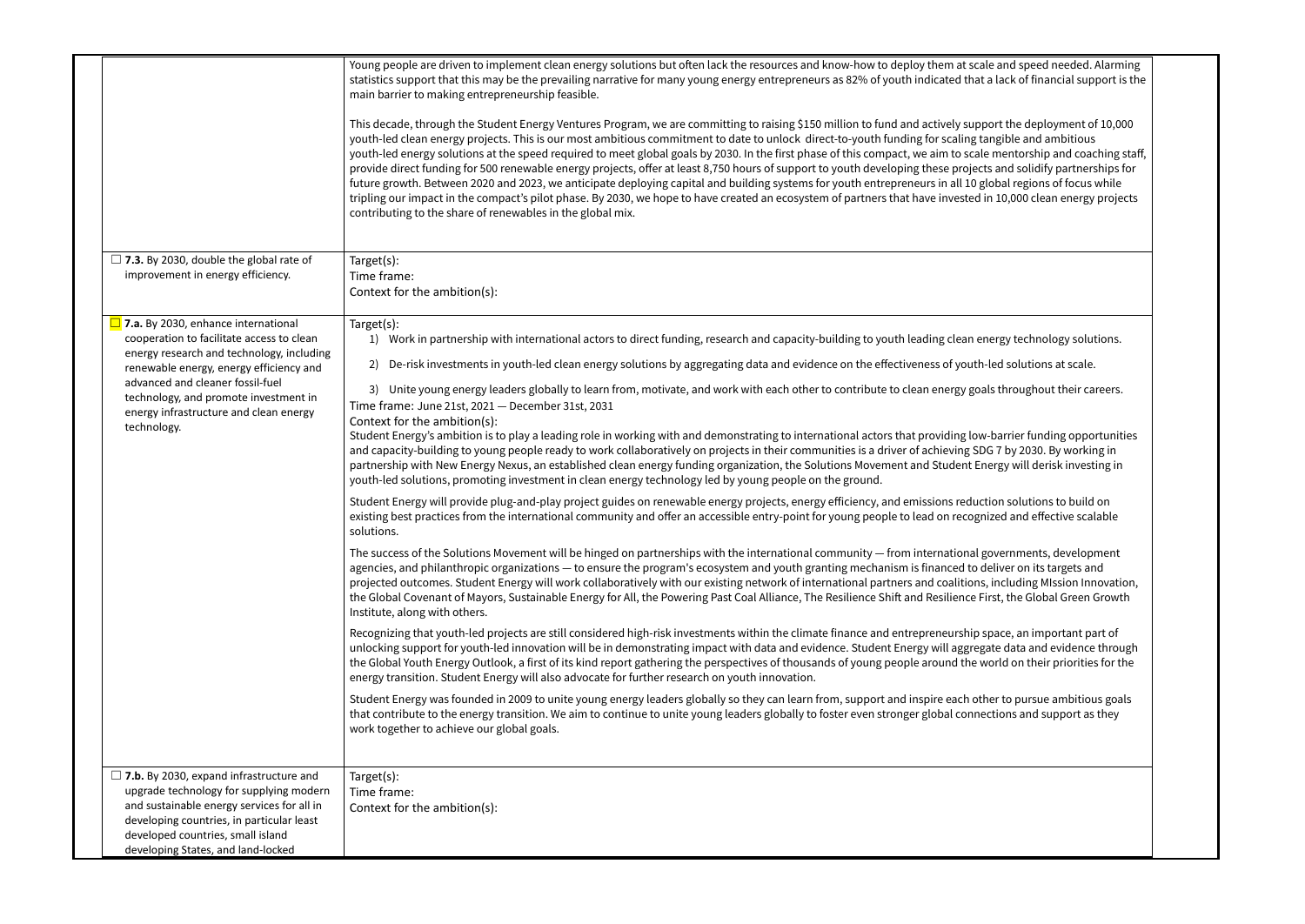| developing countries, in accordance with |
|------------------------------------------|
| their respective programs of support.    |
|                                          |

#### 1.2. Other ambitions in support of SDG7 by 2030 and net-zero emissions by 2050. [Please describe below e.g., coal phase out or reforming fossil fuel subsidies etc.]

Target(s): Training 50,000 agile and employable youth workers who champion environmental sustainability and global energy access, with a particular focus on reducing the energy skills gap in developing economies and for young women.

Time frame: June 21, 2021 — December 31, 2030

Context for the ambition(s): Achieving SDG7 at scale depends on a well-equipped labour force motivated to move into clean energy opportunities across the value chain - projected to be close to the 12.5 million jobs in renewable energy alone. There is a distinct need to support work-ready and digital skill building that enables a labour force of close to 2-billion youth 18-30 years-old to move into the wide array of roles that will make up the clean energy workforce — including technical roles, leadership and management roles, social and community-based roles, and research and policy roles. If young people are not supported to be competitive in a changing future of work, many sectors will continue to struggle to find and employ talent that can sustain this transition in the energy industry. The talent and knowledge gap presents a significant risk to achieving universal clean energy access by 2030.

> *Start and end date* 21, 2021 - Dec 31, 2021

> *Start and end date* 21, 2021 - Dec 31, 2030

*The Solutions Movement* ensures youth across ten (10) global regions have access to education and training that enables them to develop critical thinking skills and work-ready competencies to access expanding opportunities in the clean energy market.

> *Start and end date* 2022 - Dec 31, 2023

*Start and end date*  $21, 2021$  – Dec 31, 2030

Through *The Solutions Movement,* Student Energy's programs will provide free, globally accessible energy [education](https://www.studentenergy.org/map) resources, skill [developmen](https://www.studentenergy.org/leaders)t and [capacity](http://www.greenpreneurs.co/) building programs to over 35,000 young people and foster a global [community](https://www.studentenergy.org/chapters) of youth who are all committed to advocating for a sustainable energy transition across the value chain. Student Energy's Programs Ecosystem operates through the organization's network and institutional expertise and in partnership with governments and companies to provide training on (1) the energy system and clean energy solutions, (2) diversity, equity, and inclusion; (3) sustainability and climate justice; (4) digital skills; and (5) leadership and "soft" skills such as communications and collaboration.

> *Start and end date*  $2024 - Dec 31, 2025$

> *Start and end date*  $2026 - Dec 31, 2028$

# **SECTION 2: ACTIONS TO ACHIEVE THE AMBITION**

2.1. Please add at least one key action for each of the elaborated ambition(s) from section 1. *[Please add rows as needed].*

| Description of action (please specify for which ambition from Section 1)<br>Ambition 7.1 - Raise \$10 million to invest in scaling Student Energy's Programs Ecosystem and increasing coaching staff capacity, to meet global youth demand.                                                                                                                                                                                                           | Start o<br>June 2 |
|-------------------------------------------------------------------------------------------------------------------------------------------------------------------------------------------------------------------------------------------------------------------------------------------------------------------------------------------------------------------------------------------------------------------------------------------------------|-------------------|
| Description of action (please specify for which ambition from Section 1)                                                                                                                                                                                                                                                                                                                                                                              | Start o           |
| Ambition 7.1 - Through 4 phases of growth, raise a total of \$150 million by 2030 to support youth-led energy projects.                                                                                                                                                                                                                                                                                                                               | June 2            |
| Description of action (please specify for which ambition from Section 1)                                                                                                                                                                                                                                                                                                                                                                              | Start o           |
| Ambition 7.2 - Deploy capital raised in 2021 to pilot 500 youth-led clean energy projects with direct-to-youth grants, along with 8,700+ support hours provided by<br>trained Student Energy coaches.                                                                                                                                                                                                                                                 | Jan 1,            |
| Description of action (please specify for which ambition from Section 1)                                                                                                                                                                                                                                                                                                                                                                              | Start o           |
| Ambition 7.2 - Deliver capacity-building in ten (10) global regions (North America, Latin America, Eastern Europe and Central Asia, Western Europe, Middle East and<br>North Africa, Greater China, Indian Subcontinent, Southeast Asia and Pacific, and OECD Pacific [Australia, Japan, New Zealand, South Korea]) through the scaling of<br>Student Energy's Programs Ecosystem, and deploy capital to youth-led solutions in all ten (10) regions. | June 2            |
| Description of action (please specify for which ambition from Section 1)                                                                                                                                                                                                                                                                                                                                                                              | Start o           |
| Ambition 7.2 - Deploy funds raised in 2023 to pilot 1,500 youth-led clean energy projects with direct-to-youth grants, along with 38,500+ support hours provided by<br>trained Student Energy coaches.                                                                                                                                                                                                                                                | Jan 1,            |
| Description of action (please specify for which ambition from Section 1)                                                                                                                                                                                                                                                                                                                                                                              | Start d           |
| Ambition 7.2 - Deploy capital raised in 2021 to pilot 3,000 youth-led clean energy projects with direct-to-youth grants, along with 80,800+ support hours provided by<br>trained Student Energy coaches.                                                                                                                                                                                                                                              | Jan 1,            |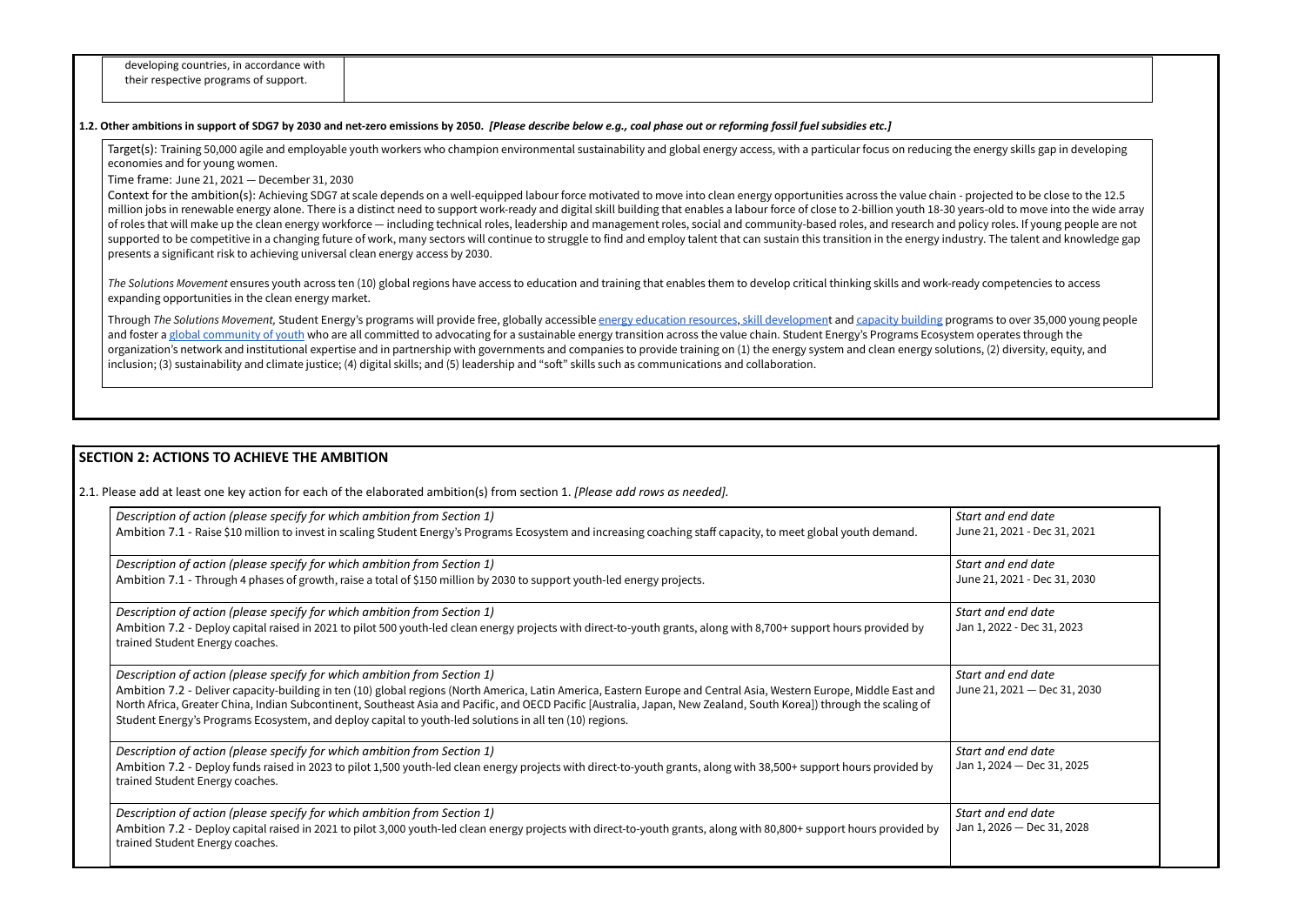*Start and end date* 2029 — Dec 31, 2031

*Start and end date*  $1, 2021$  – Dec 31, 2030

*Start and end date*  $1, 2021$  – Dec 31, 2030

*Start and end date*  $1, 2021$  – Dec 31, 2030

| Description of action (please specify for which ambition from Section 1)<br>Ambition 7.2 - Deploy capital raised in 2021 to pilot 5,000 youth-led clean energy projects with direct-to-youth grants, along with 88,500+ support hours provided by<br>trained Student Energy coaches.                                                                                                                                                                                                                   | Start a<br>Jan <sub>1,2</sub> |
|--------------------------------------------------------------------------------------------------------------------------------------------------------------------------------------------------------------------------------------------------------------------------------------------------------------------------------------------------------------------------------------------------------------------------------------------------------------------------------------------------------|-------------------------------|
| Description of action (please specify for which ambition from Section 1)<br>Ambition 7.a - Publish the Global Youth Energy Outlook and regularly publish interim results from The Solutions Movement to international networks and convenings<br>to demonstrate how youth are measurably contributing to SDG7 and in turn de-risk investments in youth-led clean energy solutions.                                                                                                                     | Start a<br>June 21            |
| Description of action (please specify for which ambition from Section 1)<br>Ambition 7.a - Secure capital and opportunities to facilitate intergenerational collaboration with over thirty (30) international organizations, governments, sector<br>coalitions, and individual organizations to ensure youth solutions are well-supported and contributing tangibly to the broader global effort to achieve SDG 7.                                                                                     | Start a<br>June 21            |
| Description of action (please specify for which ambition from Section 1)<br>Ambition 1.2 - Reach over 35,000 young people from over 100 countries to participate in digital energy education, mentorship, and project coaching to gain valuable<br>experiential education working together in teams to build a global network of young people who are developing their skills as energy leaders.                                                                                                       | Start a<br>June 21            |
| Description of action (please specify for which ambition from Section 1)<br>Ambition 1.2 - Develop a new open-source energy careers training course that will enable youth across ten (10) global regions to develop the energy system<br>knowledge and expertise needed for energy transition careers, particularly for those without access to formal university education. Initial development to be<br>completed by December 2022, with resources continuing to be enhanced throughout the decade. | Start a<br>June 21            |

*Start and end date*  $1, 2021$  – Dec 31, 2030

# **SECTION 3: OUTCOMES**

3.1*.* Please add at least one measurable and time-based outcome for **each** of the actions from section 2. *[Please add rows as needed].*

| Outcome                                                                                            | Date                |
|----------------------------------------------------------------------------------------------------|---------------------|
| 4,125 New projects developed                                                                       | December 31st, 2030 |
|                                                                                                    |                     |
|                                                                                                    |                     |
|                                                                                                    |                     |
| Outcome                                                                                            | Date                |
| 88,584 Hours of project-based mentorship offered                                                   | December 31st, 2030 |
|                                                                                                    |                     |
|                                                                                                    |                     |
|                                                                                                    |                     |
| Outcome                                                                                            | Date                |
| 60 Project guides created                                                                          | December 31st, 2030 |
|                                                                                                    |                     |
|                                                                                                    |                     |
|                                                                                                    |                     |
| <b>Outcome</b>                                                                                     | Date                |
| 11,541 Funded clean energy projects                                                                | December 31st, 2030 |
|                                                                                                    |                     |
|                                                                                                    |                     |
|                                                                                                    |                     |
| Outcome                                                                                            | Date                |
| 39,490 Youth delivering projects with work-ready skills and training to enter clean energy careers | December 31st, 2030 |
|                                                                                                    |                     |
|                                                                                                    |                     |
|                                                                                                    |                     |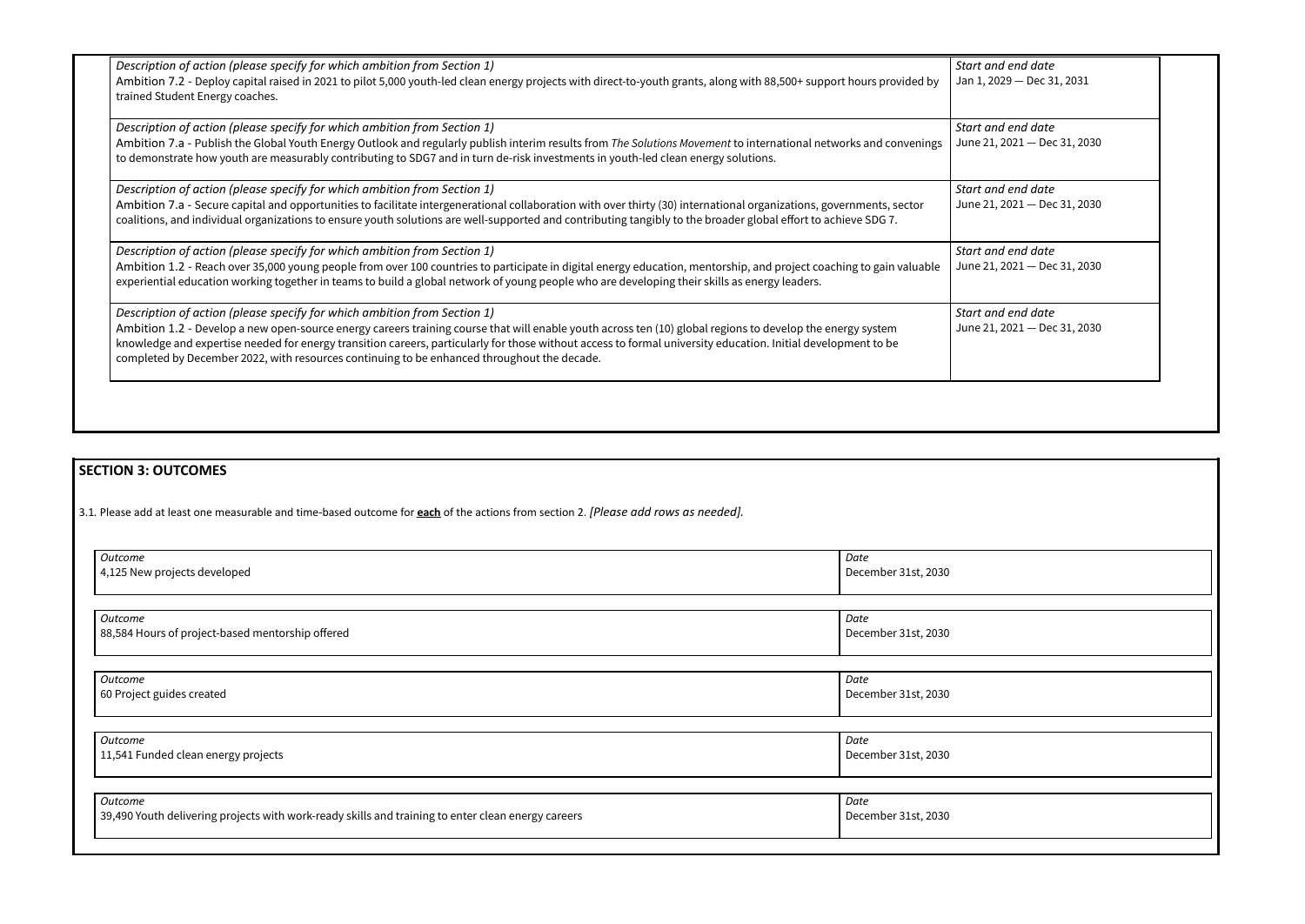### **SECTION 4: REQUIRED RESOURCES AND SUPPORT**

4.1. Please specify required finance and investments for **each** of the actions in section 2.

Collectively all of the ambitions require \$10 Million in funds raised in 2021 to launch programming in 2022, in time to meet our 2030 goal. An additional \$140 Million is required between 2022-2030 to achieve the goal of launching 10,000 youth-led projects.

4.2. [For countries only] In case support is required for the actions in section 2, please select from below and describe the required support and specify for which action.

We aim to make learning resources available to youth across the globe. Financial resources will be prioritized for youth in Africa, South East Asia, and Latin America. Currently there are over 120 countries represented in Student Energy's network.

*[Examples of support for Member States could include: Access to low-cost affordable debt through strategic de-risking instruments, capacity building in data collection; development of integrated energy plans and energy transition pathways; technical assistance, etc.]*

| $\Box$ Financing                   | Description |
|------------------------------------|-------------|
|                                    |             |
| $\Box$ In-Kind contribution        | Description |
|                                    |             |
| □ Technical Support                | Description |
|                                    |             |
| $\Box$ Other/Please specify $\Box$ | Description |
|                                    |             |
|                                    |             |

**SDG 5 Gender Equality** - Student Energy's current network of 50,000 youth in 120 countries is 50% women. We will endeavour to build program streams that maintain this strong culture of coaching, mentoring and providing opportunities for young women to build skills, lead and establish careers throughout all actions affiliated with *The Solutions Movement.*

# **SECTION 5: IMPACT**

5.1. Countries planned for implementation including number of people potentially impacted.

SDG 8 Decent Work and Economic Growth - With the scale of economic activity required for the energy transition, the upskilling of young people who may have been otherwise underemployed will provide for decent work opportunities and the enabling of economic growth for the next generation of energy workers.



5.2. Alignment with the 2030 Agenda for Sustainable Development – Please describe how **each** of the actions from section 2 impact advancing the SDGs by 2030. *[up to 500 words, please upload supporting strategy documents as needed]*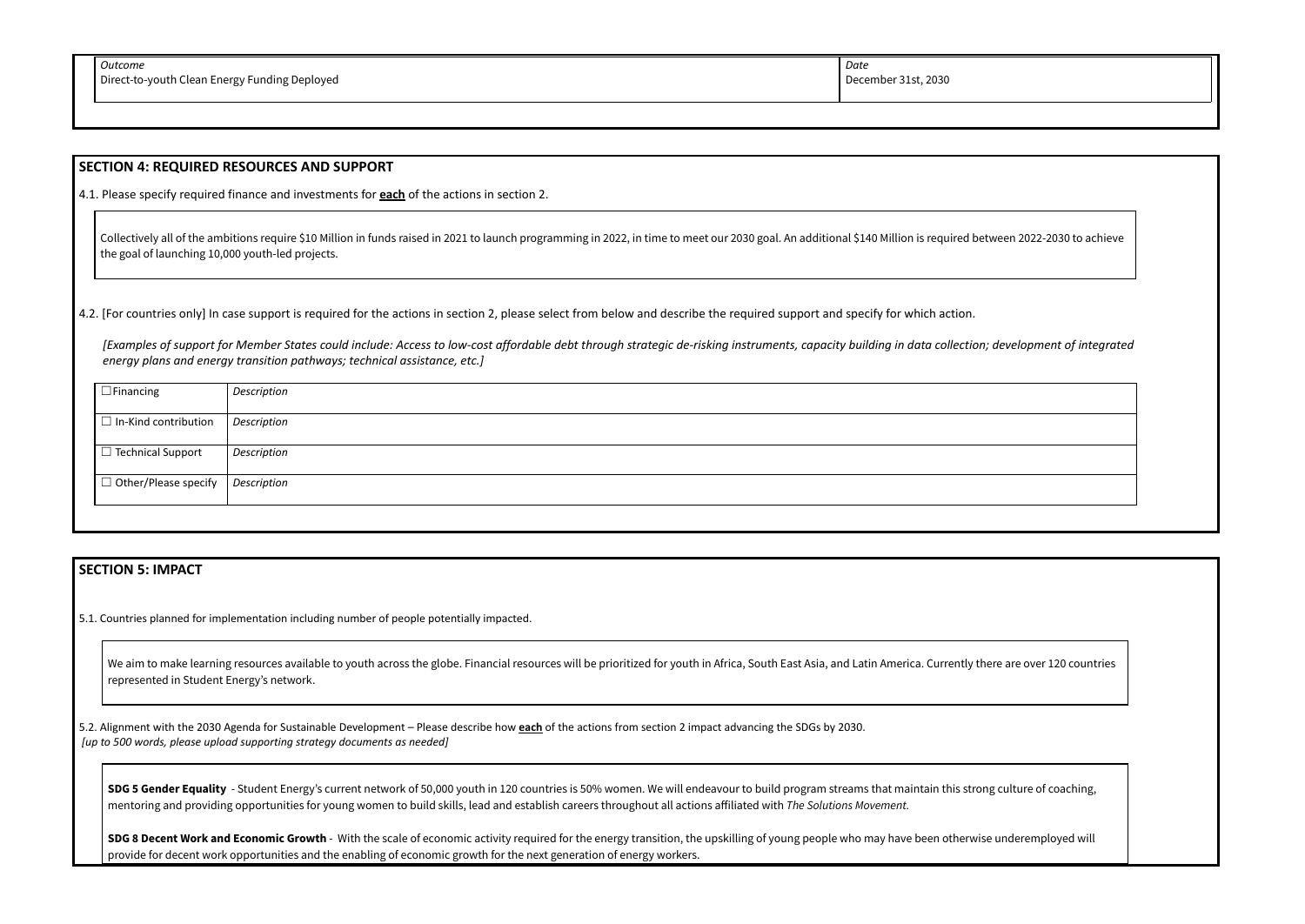SDG 9 Industry, Innovation and Infrastructure - Access to energy is a key enabler of manufacturing and other energy-intensive industries. By helping young people gain systems-thinking energy skills, young people will be better prepared to be part of deploying sustainable infrastructure that meets the needs of communities, economic growth and climate resilience.

SDG 11 Sustainable Cities and Communities - The Solutions Movement is designed to enable young people to take on projects in their local communities. These will both enhance availability of sustainable energy in communities and cultivate local networks of people with systems-level energy knowledge who will contribute to more sustainable, inclusive community initiatives.

SDG 13 Climate Action - Globally the energy system is responsible for 78% of GHG emissions. By enabling young people to have the skills to deploy clean energy, and understand the energy system, we will enable the capacity of communities to leapfrog fossil fuel based energy sources, build a global voter and consumer base advocating for necessary policy and regulatory change in our energy system, and enable communities to take local climate action that meets community needs.

SDG 17 Partnerships for the Goals - All objectives of The Solutions Movement will enable strong intergenerational partnerships as Student Energy connects with other global organizations to form partnerships to enable effective, cohesive action on key energy challenges. Each component also includes mentorship where we will connect young people with experts to learn from and collaborate with.

5.3. Alignment with Paris Agreement and net-zero by 2050 - Please describe how each of the actions from section 2 align with the Paris Agreement and national NDCs (if applicable) and support the net-zero emissions by 2050. *[up to 500 words, please upload supporting strategy documents as needed]*

- Raise \$10 million to invest in scaling Student Energy's Programs Ecosystem and increasing coaching staff capacity, to meet global youth demand.
- Through 4 phases of growth, raise a total of \$150 million by 2030 to support youth-led energy projects.
- Secure capital and opportunities to facilitate intergenerational collaboration with over thirty (30) international organizations, governments, sector coalitions, and individual organizations to ensure youth solutions are well-supported and contributing tangibly to the broader global effort to achieve SDG 7.

Article 2 of the Paris Agreement aims to strengthen the global response to the threat of climate change, in the context of sustainable development and efforts to eradicate poverty - including by making finance flows consistent with a pathway for low greenhouse gas emissions and climate-resilient development. Achieving countries' Nationally Determined Contributions would demand filling a significant low-carbon energy and energy investment gap, according to [research](https://unfccc.int/sites/default/files/resource/367_Investments_Policy_Brief_2018-10-26.pdf) consolidated by the International Institute for Applied Systems Analysis. *The Solutions Movement* aims to fill this investment gap by increasing funding specifically for global clean energy and energy efficiency projects. By supporting youth to take on these projects at early stages of their careers, Student Energy aims to equip young people with the tools and experience they need to lead climate-resilient development in their communities on a long-term basis.

#### **ACTIONS:**

#### **ACTIONS:**

- Deploy funds raised in 2021 to pilot 500 youth-led clean energy projects with direct-to-youth grants, along with 8,700+ support hours provided by trained Student Energy coaches.
- Deliver capacity-building in ten (10) global regions (North America, Latin America, Eastern Europe and Central Asia, Western Europe, Middle East and North Africa, Greater China, Indian Subcontinent, Southeast Asia and Pacific, and OECD Pacific [Australia, Japan, New Zealand, South Korea]) through the scaling of Student Energy's Programs Ecosystem, and deploy capital to youth-led solutions in all ten (10) regions.
- Deploy funds raised in 2023 to pilot 1,500 youth-led clean energy projects with direct-to-youth grants, along with 38,500+ support hours provided by trained Student Energy coaches.
- Deploy capital raised in 2021 to pilot 3,000 youth-led clean energy projects with direct-to-youth grants, along with 80,800+ support hours provided by trained Student Energy coaches.
- Deploy capital raised in 2021 to pilot 5,000 youth-led clean energy projects with direct-to-youth grants, along with 88,500+ support hours provided by trained Student Energy coaches.

Articles 10 and 11 of the Paris Agreement prioritizes the development and transfer of technologies between countries, with specific focus on equitable technology transfer to developing countries. *The* Solutions Movement equips young people globally to learn energy system fundamentals, acquire applied skills, and collaboratively develop clean energy projects in their communities while learning from global peer networks and subject matter experts. Student Energy's unique cohort model fosters peer-to-peer learning and global cooperation, ensuring that best practices and successful innovations are able to be replicated, scaled, and freely shared between youth in different countries. *The Solutions Movement* also includes an outcome to develop 60 Project Guides on renewable energy, energy efficiency, and emissions reductions projects to build on existing best practices and to offer an accessible entry point for young people to adapt tried and tested templates. The aim of Project Guides is to make the process of starting a clean energy project and gaining valuable project management experience accessible to all youth, regardless of prior knowledge or access to resources.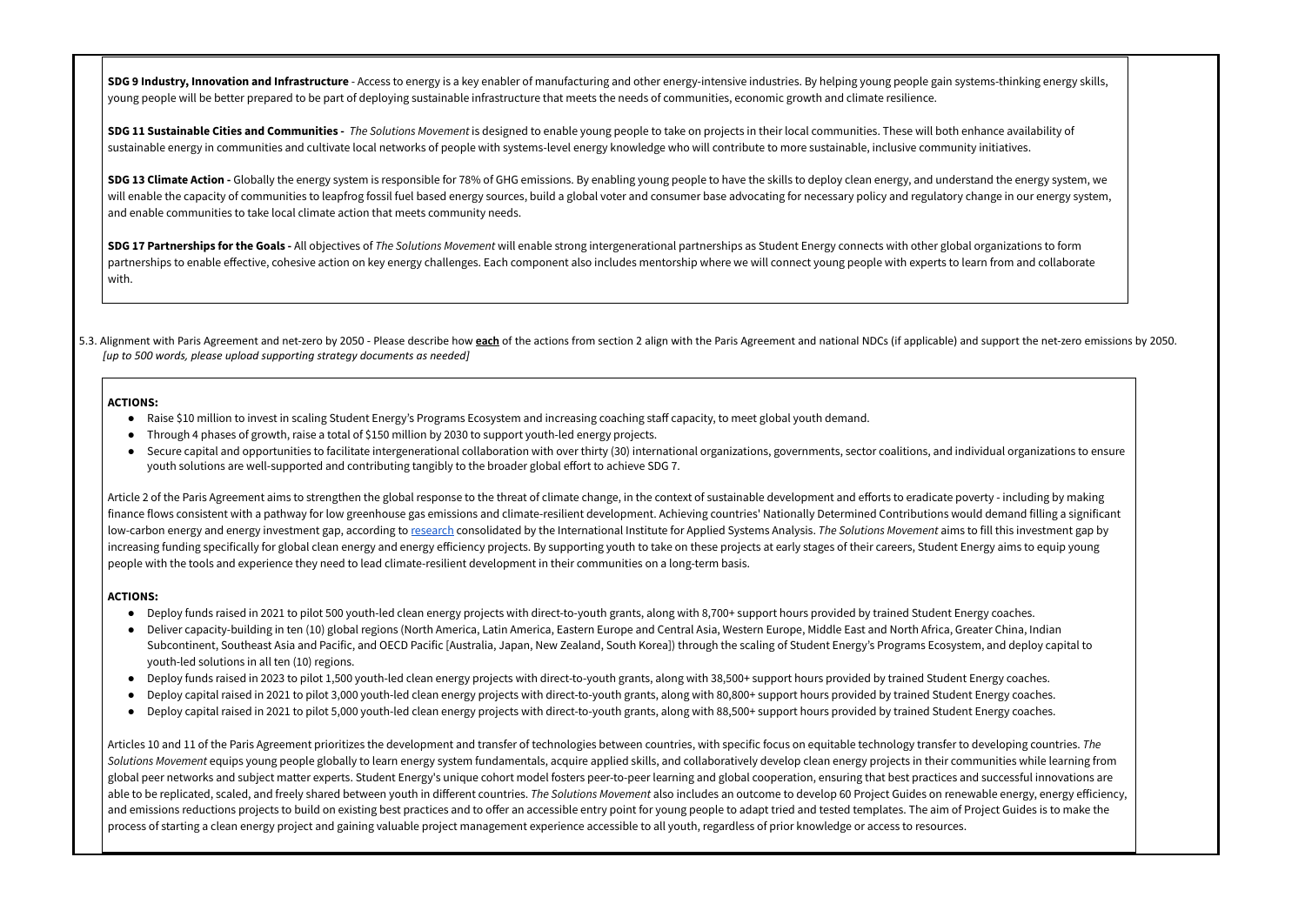#### **ACTIONS:**

- Publish the Global Youth Energy Outlook and regularly publish interim results from The Solutions Movement to international networks and convenings to demonstrate how youth are measurably contributing to SDG7 and in turn de-risk investments in youth-led clean energy solutions.
- Reach over 35,000 young people from over 100 countries to participate in digital energy education, mentorship, and project coaching to gain valuable experiential education working together in teams to build a global network of young people who are developing their skills as energy leaders.
- Develop a new open-source energy careers training course that will enable youth across ten (10) global regions to develop the energy system knowledge and expertise needed for energy transition careers, particularly for those without access to formal university education.

Article 12 of the Paris Agreement outlines a need for countries to improve education, training, public awareness, and participation on issues related to climate change. Student Energy's mission of empowering young people to accelerate the energy transition largely focuses on bringing in youth who have historically been excluded from participation in energy and climate action spaces, or who have not had the financial ability or connections needed to start careers in clean energy. By providing programs that are accessible globally, and are free of cost, Student Energy will actively increase public participation in the clean energy sector and awareness of the nuanced challenges and opportunities in energy by incentivizing more young people to choose energy and climate action as their future career paths. As youth progress through Student Energy's programs ecosystem, they will also develop a foundational knowledge of the global energy system and how it intersects with all aspects of the climate crisis, and will gain the tools they need to take action.

Student Energy's Theory of Change is the results-based framework that the organization uses to plan, design and monitor progress on the organization's programs. Under specific projects, Student Energy further details the project objectives, objective indicators, project outcomes and intermediate outcomes, and outcome indicators. Student Energy's Theory of Change defines the end goal our organization is working towards (a sustainable and equitable energy future), and then utilizes backwards mapping to illustrate how our organization's work creates the conditions for this goal to be achieved. For *The* Solutions Movement, ensuring an energy transition that leaves no one behind, addresses the disproportionate impacts of climate change, and creates opportunities for youth in regions where the highest numbers of young people *and* young people unemployed exist in the world are critical factors in achieving a sustainable energy transition. Student Energy's Theory of Change addresses these challenges by offering programs across ten (10) regions that enable young people in the region to learn about equity issues, finance and investment in energy in their region, the cultural shifts and adoption needed for the transition, collaboration between sectors and communities, available technologies, and policy frameworks.

# **SECTION 6: MONITORING AND REPORTING**

6.1. Please describe how you intend to track the progress of the proposed outcomes in section 3. Please also describe if you intend to use other existing reporting frameworks to track progress on the proposed outcomes.

The end result from tracking progress through these frameworks and adapting where needed, is thousands of young people from diverse backgrounds and experiences entering the energy sector who are well-prepared and equipped to pursue meaningful careers, as entrepreneurs, in government, as community leaders and as intrapreneurs at existing organizations.

Reporting and evaluation is led by the Student Energy Global management team and governed by the organization's Board of Directors. Student Energy implements the MEL system (monitoring, evaluating, and learning) throughout each program and at the final reporting stage. Both end-users, young people and industry professionals are involved in the rigorous evaluation process. As a Canadian

In addition to our Theory of Change, Student Energy tracks progress of programs through a comprehensive Developmental Evaluation Framework. This framework enables Student Energy to analyse and evaluate the organization's impact and learning with the goal of examining how the organization is meeting its goal of engaging young people around the world who are historically excluded groups in energy and determining if the current work is creating barriers to their participation. Mechanisms that Student Energy has designed to achieve these results include:

- 1. Intersectional Equity Taskforce: A timeline-bound group to evaluate Student Energy's anti-racism and equity policies and practices and build permanent accountability mechanisms across the organization.
- 2. Student Energy Policies: A set of policies that guide leadership, staff, and volunteer conduct embedded in respect, safety, equity, and inclusion.

To ensure that Student Energy is meeting ambitions, targets and outcomes based on its Theory of Change, all staff meet every other week to report on program results. Monthly we do a cohesive evaluation of progress of all programs as reflected in the Theory of Change delivery. The frequent internal reporting cycles allows for the organization to innovate and course correct quickly should any challenges be found in program delivery or in countries where our programs are being delivered – for example, if in cases where natural disasters, conflict, or other emergencies impact young people's ability to access our platform.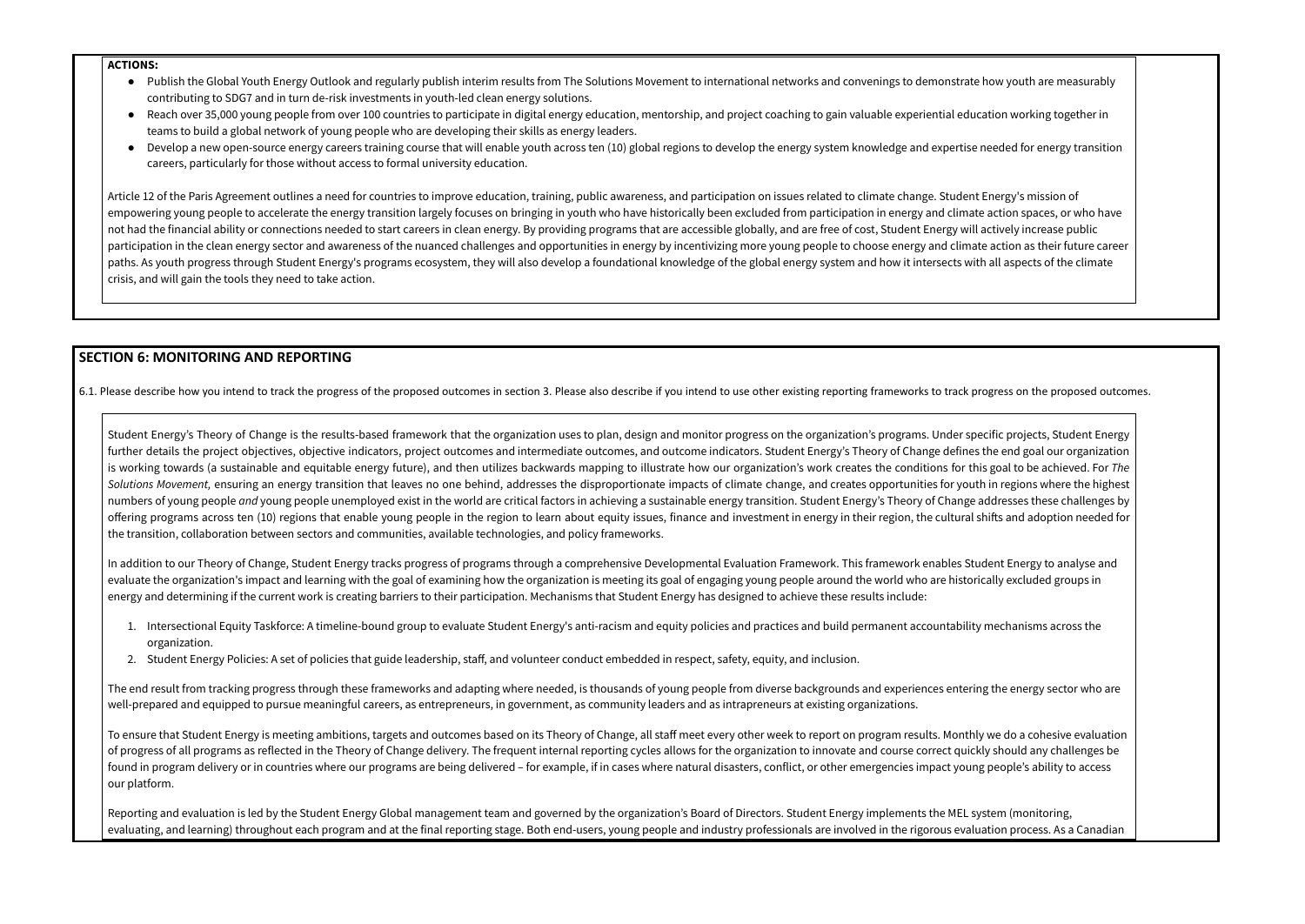charity Student Energy is legally obligated to keep adequate books and records on the organization's financial activities, governance, and how the organization has carried out its charitable purpose. All of these records are verified monthly by an external accountant and reviewed annually by an independent auditor.

More detail on Student Energy's results achieved can be found in our Annual Reports dating from 2013 to 2020: [studentenergy.org/about/annual-reports-and-finances](https://studentenergy.org/about/annual-reports-and-finances/).

# **SECTION 7: GUIDING PRINCIPLES CHECKLIST**

I. 1. Does the Energy Compact strengthen and/or add a target, commitment, policy, action related to SDG7 and its linkages to the other SDGs that results in a higher cumulative impact compared to existing frameworks? ☐Yes ☐No

Please use the checklist below to validate that the proposed Energy Compact is aligned with the guiding principles.

I. Stepping up ambition and accelerating action - Increase contribution of and accelerate the implementation of the SDG7 targets in support of the 2030 Agenda for Sustainable Development for Paris Agreement

1.3. Does the Energy Compact consider inclusion of key priority issues towards achieving SDG7 by 2030 and the net-zero emission goal of the Paris Agreement by 2050 - as defined by latest global analysis and data including *outcome of the Technical Working Groups?* ☐Yes ☐No

II. Alignment with the 2030 agenda on Sustainable Development Goals - Ensure coherence and alignment with SDG implementation plans and strategies by 2030 as well as national development plans and priorities.

II.1. Has the Energy Compact considered enabling actions of SDG7 to reach the other sustainable development goals by 2030?  $\Box$ Yes  $\Box$ No

II.2. Does the Energy Compact align with national, sectoral, and/or sub-national sustainable development strategies/plans, including SDG implementation plans/roadmaps?  $\Box$ Yes  $\Box$ No

*I.2. Does the Energy Compact increase the geographical and/or sectoral coverage of SDG7 related efforts?* ☐Yes ☐No

*II.3. Has the Energy Compact considered a timeframe in line with the Decade of Action?* ☐Yes ☐No

III. Alignment with Paris Agreement and net-zero by 2050 - Ensure coherence and alignment with the Nationally Determined Contributions, long term net zero emission strategies.

III.1. Has the Enerav Compact considered a timeframe in line with the net-zero aoal of the Paris Aareement by 2050?  $\Box$  Yes  $\Box$  No

*III.2. Has the Energy Compact considered energy-related targets and information in the updated/enhanced NDCs?* ☐Yes ☐No

III.3. Has the Energy Compact considered alignment with reaching the net-zero emissions goal set by many countries by 2050?  $\Box$ Yes  $\Box$ No

IV. Leaving no one behind, strengthening inclusion, interlinkages, and synergies - Enabling the achievement of SDGs and just transition by reflecting interlinkages with other SDGs.

*IV.1. Does the Energy Compact include socio-economic impacts of measures being considered?* ☐Yes ☐No

*IV.2. Does the Energy Compact identify steps towards an inclusive, just energy transition?* ☐Yes ☐No

IV.3. Does the Eneray Compact consider measures that address the needs of the most vulnerable aroups (e.g. those impacted the most by eneray transitions, lack of eneray access)?  $\Box$  Yes  $\Box$  No

V. Feasibility and Robustness - Commitments and measures are technically sound, feasible, and verifiable based a set of objectives with specific performance indicators, baselines, targets and data sources as needed.

V.1. Is the information included in the Eneray Compact based on updated auality data and sectoral assessments, with clear and transparent methodologies related to the proposed measures?  $\square$  Yes  $\square$  No

V.2. Has the Eneray Compact considered inclusion of a set of SMART (specific, measurable, achievable, resource-based and time based) objectives?  $\Box$  Yes  $\Box$  No

V.3. Has the Eneray Compact considered issues related to means of implementation to ensure feasibility of measures proposed (e.g. cost and financina strateay, technical assistant needs and partnerships, policy and reaulato *gaps, data and technology)?* □Yes □No

### **SECTION 8: ENERGY COMPACT GENERAL INFORMATION**

8.1. Title/name of the Energy Compact

Student Energy Solutions Movement